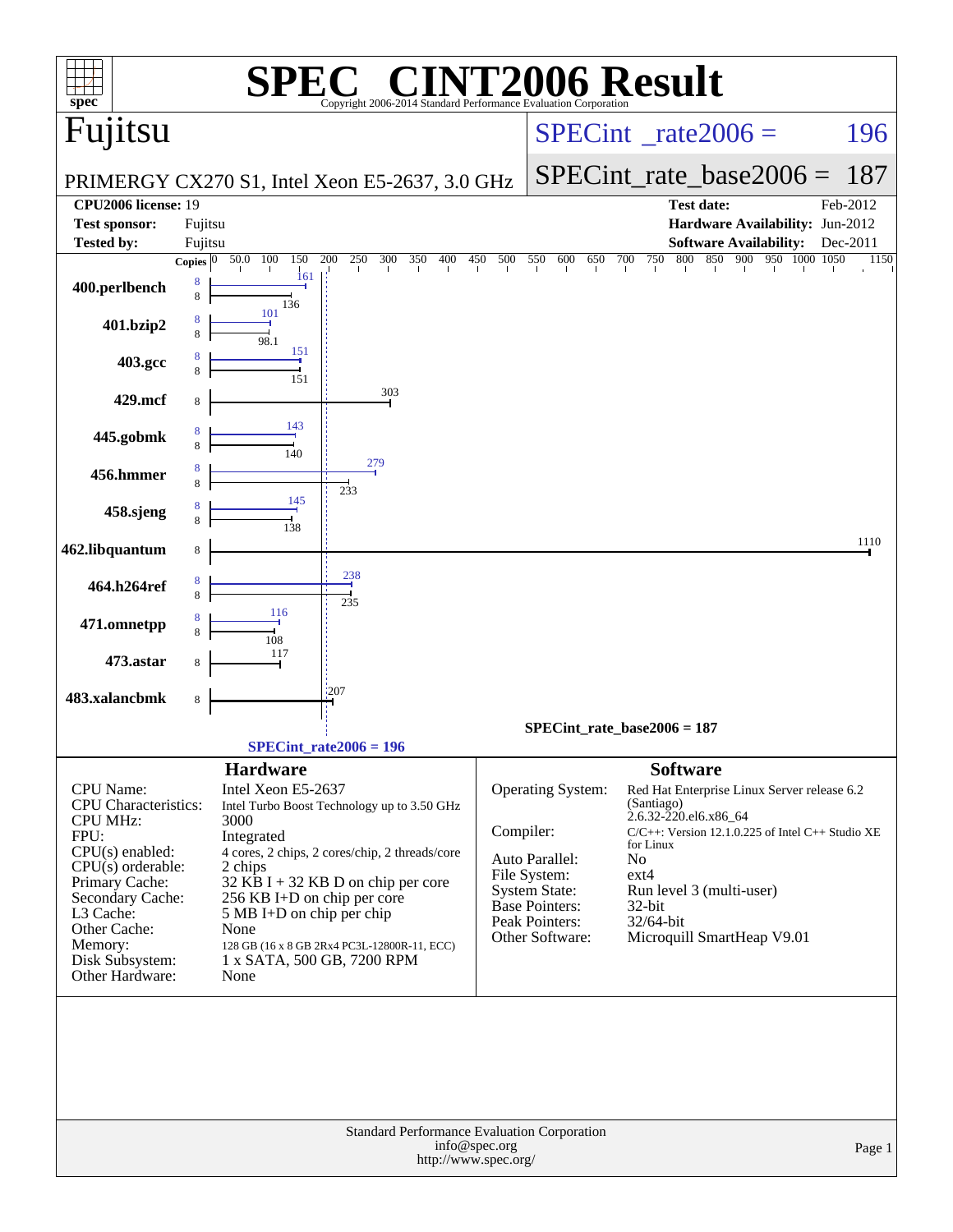

### Fujitsu

#### SPECint rate $2006 = 196$

PRIMERGY CX270 S1, Intel Xeon E5-2637, 3.0 GHz

[SPECint\\_rate\\_base2006 =](http://www.spec.org/auto/cpu2006/Docs/result-fields.html#SPECintratebase2006) 187

#### **[CPU2006 license:](http://www.spec.org/auto/cpu2006/Docs/result-fields.html#CPU2006license)** 19 **[Test date:](http://www.spec.org/auto/cpu2006/Docs/result-fields.html#Testdate)** Feb-2012

**[Test sponsor:](http://www.spec.org/auto/cpu2006/Docs/result-fields.html#Testsponsor)** Fujitsu **[Hardware Availability:](http://www.spec.org/auto/cpu2006/Docs/result-fields.html#HardwareAvailability)** Jun-2012 **[Tested by:](http://www.spec.org/auto/cpu2006/Docs/result-fields.html#Testedby)** Fujitsu **[Software Availability:](http://www.spec.org/auto/cpu2006/Docs/result-fields.html#SoftwareAvailability)** Dec-2011

#### **[Results Table](http://www.spec.org/auto/cpu2006/Docs/result-fields.html#ResultsTable)**

|                                                                                                          | <b>Base</b>   |                |              |                |       |                |       | <b>Peak</b>   |                |              |                |              |                |              |
|----------------------------------------------------------------------------------------------------------|---------------|----------------|--------------|----------------|-------|----------------|-------|---------------|----------------|--------------|----------------|--------------|----------------|--------------|
| <b>Benchmark</b>                                                                                         | <b>Copies</b> | <b>Seconds</b> | <b>Ratio</b> | <b>Seconds</b> | Ratio | <b>Seconds</b> | Ratio | <b>Copies</b> | <b>Seconds</b> | <b>Ratio</b> | <b>Seconds</b> | <b>Ratio</b> | <b>Seconds</b> | <b>Ratio</b> |
| 400.perlbench                                                                                            | 8             | 576            | 136          | 577            | 135   | 574            | 136   | 8             | 486            | 161          | 487            | 161          | 489            | 160          |
| 401.bzip2                                                                                                | 8             | 787            | 98.1         | 788            | 98.0  | 785            | 98.3  | 8             | 763            | 101          | 766            | <b>101</b>   | 769            | 100          |
| $403.\mathrm{gcc}$                                                                                       | 8             | 427            | 151          | 426            | 151   | 429            | 150   | 8             | 428            | 150          | 425            | 151          | 423            | 152          |
| $429$ .mcf                                                                                               | 8             | 241            | 303          | 241            | 303   | 241            | 302   | 8             | 241            | 303          | 241            | 303          | 241            | 302          |
| $445$ .gobmk                                                                                             | 8             | 598            | 140          | 598            | 140   | 599            | 140   | 8             | 587            | 143          | 587            | 143          | 586            | 143          |
| 456.hmmer                                                                                                | 8             | 320            | 233          | 320            | 233   | 321            | 233   | 8             | 267            | 279          | 269            | 278          | 268            | 279          |
| $458$ .sjeng                                                                                             | 8             | 701            | 138          | 701            | 138   | 711            | 136   | 8             | 666            | 145          | 665            | 146          | 666            | 145          |
| 462.libquantum                                                                                           | 8             | 149            | 1110         | 149            | 1110  | 149            | 1110  | 8             | 149            | 1110         | 149            | 1110         | 149            | 1110         |
| 464.h264ref                                                                                              | 8             | 753            | 235          | 747            | 237   | 752            | 235   | 8             | 742            | 238          | 747            | 237          | 741            | 239          |
| 471.omnetpp                                                                                              | 8             | 464            | 108          | 465            | 108   | 462            | 108   | 8             | 433            | 116          | 432            | <u>116</u>   | 429            | 117          |
| $473$ . astar                                                                                            | 8             | 480            | 117          | 475            | 118   | 479            | 117   | 8             | 480            | 117          | 475            | 118          | 479            | 117          |
| 483.xalancbmk                                                                                            | 8             | 266            | 207          | 267            | 207   | 270            | 205   | 8             | 266            | 207          | 267            | 207          | 270            | 205          |
| Results appear in the order in which they were run. Bold underlined text indicates a median measurement. |               |                |              |                |       |                |       |               |                |              |                |              |                |              |

#### **[Submit Notes](http://www.spec.org/auto/cpu2006/Docs/result-fields.html#SubmitNotes)**

 The numactl mechanism was used to bind copies to processors. The config file option 'submit' was used to generate numactl commands to bind each copy to a specific processor. For details, please see the config file.

#### **[Operating System Notes](http://www.spec.org/auto/cpu2006/Docs/result-fields.html#OperatingSystemNotes)**

 Stack size set to unlimited using "ulimit -s unlimited" Transparent Huge Pages enabled with: echo always > /sys/kernel/mm/redhat\_transparent\_hugepage/enabled runspec command invoked through numactl i.e.: numactl --interleave=all runspec <etc>

#### **[General Notes](http://www.spec.org/auto/cpu2006/Docs/result-fields.html#GeneralNotes)**

Environment variables set by runspec before the start of the run: LD\_LIBRARY\_PATH = "/SPECcpu2006/libs/32:/SPECcpu2006/libs/64"

 Binaries compiled on a system with 1x Core i7-860 CPU + 8GB memory using RHEL5.5 This result was measured on the PRIMERGY CX250 S1. The PRIMERGY CX250 S1 and the PRIMERGY CX270 S1 are electronically equivalent. For information about Fujitsu please visit: <http://www.fujitsu.com>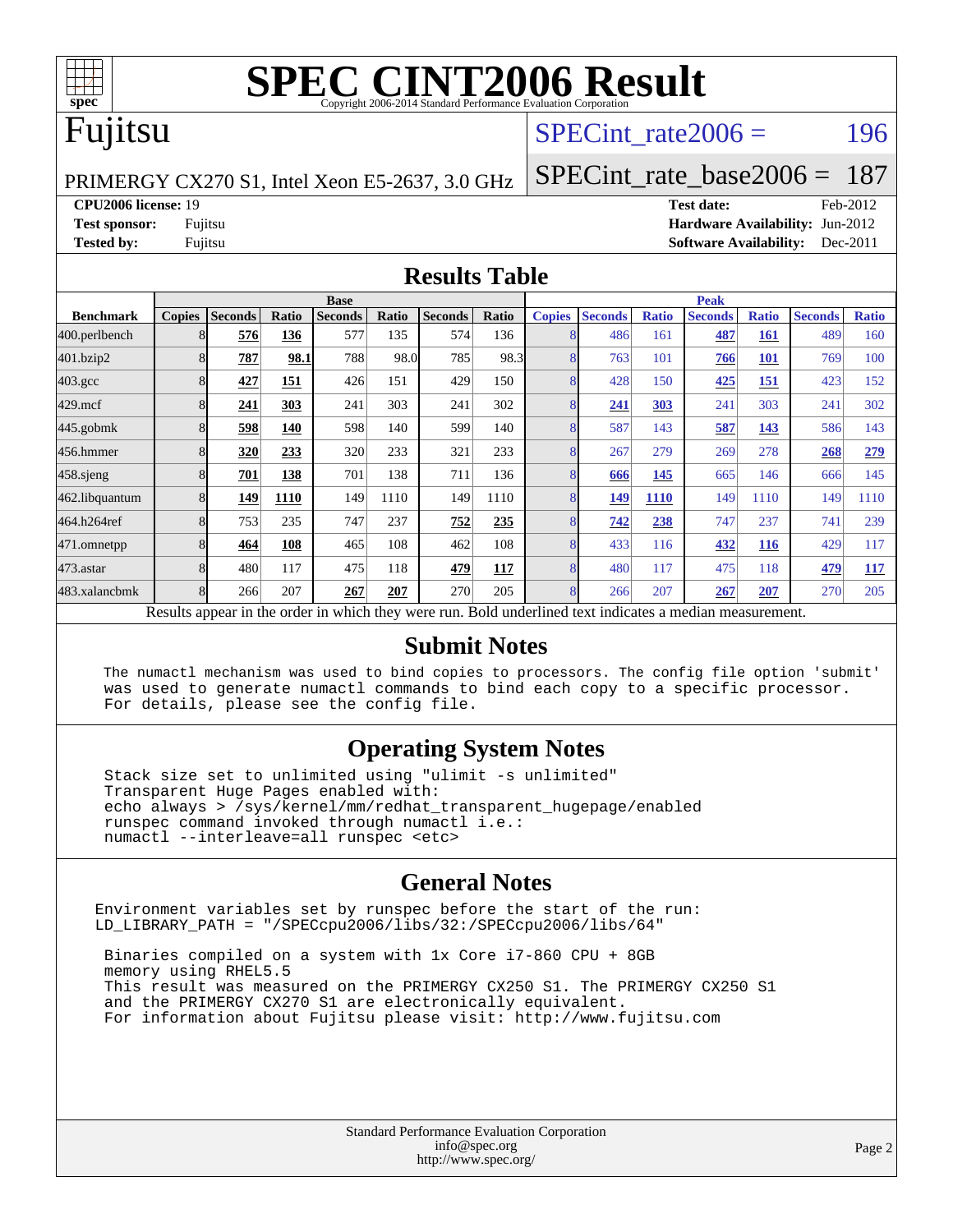## Fujitsu

SPECint rate $2006 = 196$ 

PRIMERGY CX270 S1, Intel Xeon E5-2637, 3.0 GHz

#### **[CPU2006 license:](http://www.spec.org/auto/cpu2006/Docs/result-fields.html#CPU2006license)** 19 **[Test date:](http://www.spec.org/auto/cpu2006/Docs/result-fields.html#Testdate)** Feb-2012

[SPECint\\_rate\\_base2006 =](http://www.spec.org/auto/cpu2006/Docs/result-fields.html#SPECintratebase2006) 187

**[Test sponsor:](http://www.spec.org/auto/cpu2006/Docs/result-fields.html#Testsponsor)** Fujitsu **[Hardware Availability:](http://www.spec.org/auto/cpu2006/Docs/result-fields.html#HardwareAvailability)** Jun-2012 **[Tested by:](http://www.spec.org/auto/cpu2006/Docs/result-fields.html#Testedby)** Fujitsu **Fugital Example 2011 [Software Availability:](http://www.spec.org/auto/cpu2006/Docs/result-fields.html#SoftwareAvailability)** Dec-2011

### **[Base Compiler Invocation](http://www.spec.org/auto/cpu2006/Docs/result-fields.html#BaseCompilerInvocation)**

[C benchmarks](http://www.spec.org/auto/cpu2006/Docs/result-fields.html#Cbenchmarks):  $\text{icc}$   $-\text{m32}$ 

[C++ benchmarks:](http://www.spec.org/auto/cpu2006/Docs/result-fields.html#CXXbenchmarks) [icpc -m32](http://www.spec.org/cpu2006/results/res2012q3/cpu2006-20120620-23152.flags.html#user_CXXbase_intel_icpc_4e5a5ef1a53fd332b3c49e69c3330699)

#### **[Base Portability Flags](http://www.spec.org/auto/cpu2006/Docs/result-fields.html#BasePortabilityFlags)**

 400.perlbench: [-DSPEC\\_CPU\\_LINUX\\_IA32](http://www.spec.org/cpu2006/results/res2012q3/cpu2006-20120620-23152.flags.html#b400.perlbench_baseCPORTABILITY_DSPEC_CPU_LINUX_IA32) 462.libquantum: [-DSPEC\\_CPU\\_LINUX](http://www.spec.org/cpu2006/results/res2012q3/cpu2006-20120620-23152.flags.html#b462.libquantum_baseCPORTABILITY_DSPEC_CPU_LINUX) 483.xalancbmk: [-DSPEC\\_CPU\\_LINUX](http://www.spec.org/cpu2006/results/res2012q3/cpu2006-20120620-23152.flags.html#b483.xalancbmk_baseCXXPORTABILITY_DSPEC_CPU_LINUX)

#### **[Base Optimization Flags](http://www.spec.org/auto/cpu2006/Docs/result-fields.html#BaseOptimizationFlags)**

[C benchmarks](http://www.spec.org/auto/cpu2006/Docs/result-fields.html#Cbenchmarks):

[-xSSE4.2](http://www.spec.org/cpu2006/results/res2012q3/cpu2006-20120620-23152.flags.html#user_CCbase_f-xSSE42_f91528193cf0b216347adb8b939d4107) [-ipo](http://www.spec.org/cpu2006/results/res2012q3/cpu2006-20120620-23152.flags.html#user_CCbase_f-ipo) [-O3](http://www.spec.org/cpu2006/results/res2012q3/cpu2006-20120620-23152.flags.html#user_CCbase_f-O3) [-no-prec-div](http://www.spec.org/cpu2006/results/res2012q3/cpu2006-20120620-23152.flags.html#user_CCbase_f-no-prec-div) [-opt-prefetch](http://www.spec.org/cpu2006/results/res2012q3/cpu2006-20120620-23152.flags.html#user_CCbase_f-opt-prefetch) [-opt-mem-layout-trans=3](http://www.spec.org/cpu2006/results/res2012q3/cpu2006-20120620-23152.flags.html#user_CCbase_f-opt-mem-layout-trans_a7b82ad4bd7abf52556d4961a2ae94d5)

[C++ benchmarks:](http://www.spec.org/auto/cpu2006/Docs/result-fields.html#CXXbenchmarks)

[-xSSE4.2](http://www.spec.org/cpu2006/results/res2012q3/cpu2006-20120620-23152.flags.html#user_CXXbase_f-xSSE42_f91528193cf0b216347adb8b939d4107) [-ipo](http://www.spec.org/cpu2006/results/res2012q3/cpu2006-20120620-23152.flags.html#user_CXXbase_f-ipo) [-O3](http://www.spec.org/cpu2006/results/res2012q3/cpu2006-20120620-23152.flags.html#user_CXXbase_f-O3) [-no-prec-div](http://www.spec.org/cpu2006/results/res2012q3/cpu2006-20120620-23152.flags.html#user_CXXbase_f-no-prec-div) [-opt-prefetch](http://www.spec.org/cpu2006/results/res2012q3/cpu2006-20120620-23152.flags.html#user_CXXbase_f-opt-prefetch) [-opt-mem-layout-trans=3](http://www.spec.org/cpu2006/results/res2012q3/cpu2006-20120620-23152.flags.html#user_CXXbase_f-opt-mem-layout-trans_a7b82ad4bd7abf52556d4961a2ae94d5) [-Wl,-z,muldefs](http://www.spec.org/cpu2006/results/res2012q3/cpu2006-20120620-23152.flags.html#user_CXXbase_link_force_multiple1_74079c344b956b9658436fd1b6dd3a8a) [-L/smartheap -lsmartheap](http://www.spec.org/cpu2006/results/res2012q3/cpu2006-20120620-23152.flags.html#user_CXXbase_SmartHeap_7c9e394a5779e1a7fec7c221e123830c)

#### **[Base Other Flags](http://www.spec.org/auto/cpu2006/Docs/result-fields.html#BaseOtherFlags)**

[C benchmarks](http://www.spec.org/auto/cpu2006/Docs/result-fields.html#Cbenchmarks):

403.gcc: [-Dalloca=\\_alloca](http://www.spec.org/cpu2006/results/res2012q3/cpu2006-20120620-23152.flags.html#b403.gcc_baseEXTRA_CFLAGS_Dalloca_be3056838c12de2578596ca5467af7f3)

### **[Peak Compiler Invocation](http://www.spec.org/auto/cpu2006/Docs/result-fields.html#PeakCompilerInvocation)**

[C benchmarks \(except as noted below\)](http://www.spec.org/auto/cpu2006/Docs/result-fields.html#Cbenchmarksexceptasnotedbelow): [icc -m32](http://www.spec.org/cpu2006/results/res2012q3/cpu2006-20120620-23152.flags.html#user_CCpeak_intel_icc_5ff4a39e364c98233615fdd38438c6f2) 400.perlbench: [icc -m64](http://www.spec.org/cpu2006/results/res2012q3/cpu2006-20120620-23152.flags.html#user_peakCCLD400_perlbench_intel_icc_64bit_bda6cc9af1fdbb0edc3795bac97ada53) 401.bzip2: [icc -m64](http://www.spec.org/cpu2006/results/res2012q3/cpu2006-20120620-23152.flags.html#user_peakCCLD401_bzip2_intel_icc_64bit_bda6cc9af1fdbb0edc3795bac97ada53)

456.hmmer: [icc -m64](http://www.spec.org/cpu2006/results/res2012q3/cpu2006-20120620-23152.flags.html#user_peakCCLD456_hmmer_intel_icc_64bit_bda6cc9af1fdbb0edc3795bac97ada53)

458.sjeng: [icc -m64](http://www.spec.org/cpu2006/results/res2012q3/cpu2006-20120620-23152.flags.html#user_peakCCLD458_sjeng_intel_icc_64bit_bda6cc9af1fdbb0edc3795bac97ada53)

```
C++ benchmarks: 
icpc -m32
```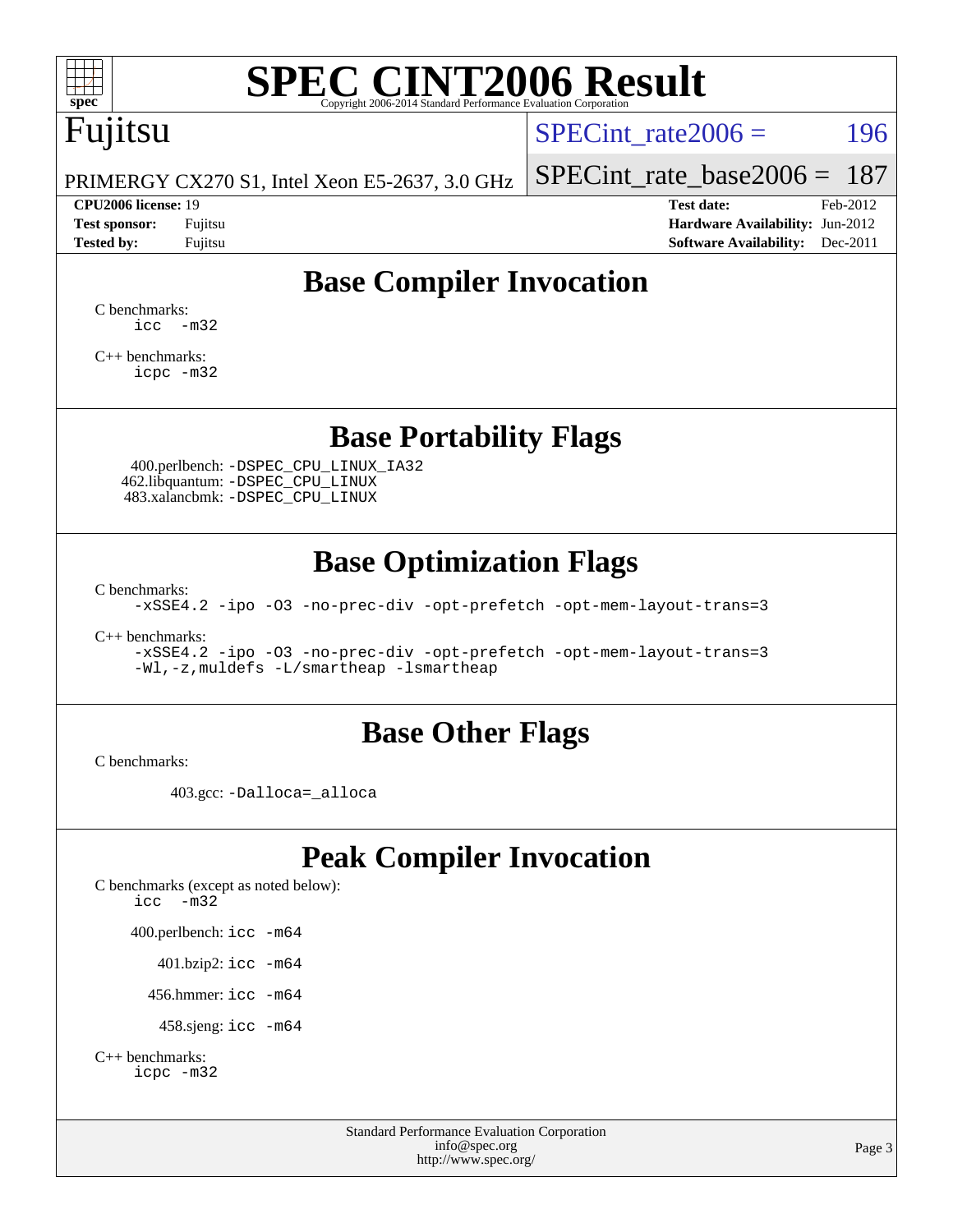

### Fujitsu

SPECint rate $2006 = 196$ 

PRIMERGY CX270 S1, Intel Xeon E5-2637, 3.0 GHz SPECint rate base  $2006 = 187$ 

**[CPU2006 license:](http://www.spec.org/auto/cpu2006/Docs/result-fields.html#CPU2006license)** 19 **[Test date:](http://www.spec.org/auto/cpu2006/Docs/result-fields.html#Testdate)** Feb-2012 **[Test sponsor:](http://www.spec.org/auto/cpu2006/Docs/result-fields.html#Testsponsor)** Fujitsu **[Hardware Availability:](http://www.spec.org/auto/cpu2006/Docs/result-fields.html#HardwareAvailability)** Jun-2012 **[Tested by:](http://www.spec.org/auto/cpu2006/Docs/result-fields.html#Testedby)** Fujitsu **Fugital Example 2011 [Software Availability:](http://www.spec.org/auto/cpu2006/Docs/result-fields.html#SoftwareAvailability)** Dec-2011

### **[Peak Portability Flags](http://www.spec.org/auto/cpu2006/Docs/result-fields.html#PeakPortabilityFlags)**

 400.perlbench: [-DSPEC\\_CPU\\_LP64](http://www.spec.org/cpu2006/results/res2012q3/cpu2006-20120620-23152.flags.html#b400.perlbench_peakCPORTABILITY_DSPEC_CPU_LP64) [-DSPEC\\_CPU\\_LINUX\\_X64](http://www.spec.org/cpu2006/results/res2012q3/cpu2006-20120620-23152.flags.html#b400.perlbench_peakCPORTABILITY_DSPEC_CPU_LINUX_X64) 401.bzip2: [-DSPEC\\_CPU\\_LP64](http://www.spec.org/cpu2006/results/res2012q3/cpu2006-20120620-23152.flags.html#suite_peakCPORTABILITY401_bzip2_DSPEC_CPU_LP64) 456.hmmer: [-DSPEC\\_CPU\\_LP64](http://www.spec.org/cpu2006/results/res2012q3/cpu2006-20120620-23152.flags.html#suite_peakCPORTABILITY456_hmmer_DSPEC_CPU_LP64) 458.sjeng: [-DSPEC\\_CPU\\_LP64](http://www.spec.org/cpu2006/results/res2012q3/cpu2006-20120620-23152.flags.html#suite_peakCPORTABILITY458_sjeng_DSPEC_CPU_LP64) 462.libquantum: [-DSPEC\\_CPU\\_LINUX](http://www.spec.org/cpu2006/results/res2012q3/cpu2006-20120620-23152.flags.html#b462.libquantum_peakCPORTABILITY_DSPEC_CPU_LINUX) 483.xalancbmk: [-DSPEC\\_CPU\\_LINUX](http://www.spec.org/cpu2006/results/res2012q3/cpu2006-20120620-23152.flags.html#b483.xalancbmk_peakCXXPORTABILITY_DSPEC_CPU_LINUX)

### **[Peak Optimization Flags](http://www.spec.org/auto/cpu2006/Docs/result-fields.html#PeakOptimizationFlags)**

[C benchmarks](http://www.spec.org/auto/cpu2006/Docs/result-fields.html#Cbenchmarks):

 400.perlbench: [-xSSE4.2](http://www.spec.org/cpu2006/results/res2012q3/cpu2006-20120620-23152.flags.html#user_peakPASS2_CFLAGSPASS2_LDCFLAGS400_perlbench_f-xSSE42_f91528193cf0b216347adb8b939d4107)(pass 2) [-prof-gen](http://www.spec.org/cpu2006/results/res2012q3/cpu2006-20120620-23152.flags.html#user_peakPASS1_CFLAGSPASS1_LDCFLAGS400_perlbench_prof_gen_e43856698f6ca7b7e442dfd80e94a8fc)(pass 1) [-ipo](http://www.spec.org/cpu2006/results/res2012q3/cpu2006-20120620-23152.flags.html#user_peakPASS2_CFLAGSPASS2_LDCFLAGS400_perlbench_f-ipo)(pass 2) [-O3](http://www.spec.org/cpu2006/results/res2012q3/cpu2006-20120620-23152.flags.html#user_peakPASS2_CFLAGSPASS2_LDCFLAGS400_perlbench_f-O3)(pass 2) [-no-prec-div](http://www.spec.org/cpu2006/results/res2012q3/cpu2006-20120620-23152.flags.html#user_peakPASS2_CFLAGSPASS2_LDCFLAGS400_perlbench_f-no-prec-div)(pass 2) [-prof-use](http://www.spec.org/cpu2006/results/res2012q3/cpu2006-20120620-23152.flags.html#user_peakPASS2_CFLAGSPASS2_LDCFLAGS400_perlbench_prof_use_bccf7792157ff70d64e32fe3e1250b55)(pass 2) [-auto-ilp32](http://www.spec.org/cpu2006/results/res2012q3/cpu2006-20120620-23152.flags.html#user_peakCOPTIMIZE400_perlbench_f-auto-ilp32)  $401.bzip2: -xSSE4.2(pass 2) -prof-qen(pass 1) -ipo(pass 2)$  $401.bzip2: -xSSE4.2(pass 2) -prof-qen(pass 1) -ipo(pass 2)$  $401.bzip2: -xSSE4.2(pass 2) -prof-qen(pass 1) -ipo(pass 2)$  $401.bzip2: -xSSE4.2(pass 2) -prof-qen(pass 1) -ipo(pass 2)$  $401.bzip2: -xSSE4.2(pass 2) -prof-qen(pass 1) -ipo(pass 2)$ [-O3](http://www.spec.org/cpu2006/results/res2012q3/cpu2006-20120620-23152.flags.html#user_peakPASS2_CFLAGSPASS2_LDCFLAGS401_bzip2_f-O3)(pass 2) [-no-prec-div](http://www.spec.org/cpu2006/results/res2012q3/cpu2006-20120620-23152.flags.html#user_peakPASS2_CFLAGSPASS2_LDCFLAGS401_bzip2_f-no-prec-div)(pass 2) [-prof-use](http://www.spec.org/cpu2006/results/res2012q3/cpu2006-20120620-23152.flags.html#user_peakPASS2_CFLAGSPASS2_LDCFLAGS401_bzip2_prof_use_bccf7792157ff70d64e32fe3e1250b55)(pass 2) [-opt-prefetch](http://www.spec.org/cpu2006/results/res2012q3/cpu2006-20120620-23152.flags.html#user_peakCOPTIMIZE401_bzip2_f-opt-prefetch) [-auto-ilp32](http://www.spec.org/cpu2006/results/res2012q3/cpu2006-20120620-23152.flags.html#user_peakCOPTIMIZE401_bzip2_f-auto-ilp32) [-ansi-alias](http://www.spec.org/cpu2006/results/res2012q3/cpu2006-20120620-23152.flags.html#user_peakCOPTIMIZE401_bzip2_f-ansi-alias) 403.gcc: [-xSSE4.2](http://www.spec.org/cpu2006/results/res2012q3/cpu2006-20120620-23152.flags.html#user_peakCOPTIMIZE403_gcc_f-xSSE42_f91528193cf0b216347adb8b939d4107) [-ipo](http://www.spec.org/cpu2006/results/res2012q3/cpu2006-20120620-23152.flags.html#user_peakCOPTIMIZE403_gcc_f-ipo) [-O3](http://www.spec.org/cpu2006/results/res2012q3/cpu2006-20120620-23152.flags.html#user_peakCOPTIMIZE403_gcc_f-O3) [-no-prec-div](http://www.spec.org/cpu2006/results/res2012q3/cpu2006-20120620-23152.flags.html#user_peakCOPTIMIZE403_gcc_f-no-prec-div) 429.mcf: basepeak = yes 445.gobmk: [-xSSE4.2](http://www.spec.org/cpu2006/results/res2012q3/cpu2006-20120620-23152.flags.html#user_peakPASS2_CFLAGSPASS2_LDCFLAGS445_gobmk_f-xSSE42_f91528193cf0b216347adb8b939d4107)(pass 2) [-prof-gen](http://www.spec.org/cpu2006/results/res2012q3/cpu2006-20120620-23152.flags.html#user_peakPASS1_CFLAGSPASS1_LDCFLAGS445_gobmk_prof_gen_e43856698f6ca7b7e442dfd80e94a8fc)(pass 1) [-prof-use](http://www.spec.org/cpu2006/results/res2012q3/cpu2006-20120620-23152.flags.html#user_peakPASS2_CFLAGSPASS2_LDCFLAGS445_gobmk_prof_use_bccf7792157ff70d64e32fe3e1250b55)(pass 2) [-ansi-alias](http://www.spec.org/cpu2006/results/res2012q3/cpu2006-20120620-23152.flags.html#user_peakCOPTIMIZE445_gobmk_f-ansi-alias) [-opt-mem-layout-trans=3](http://www.spec.org/cpu2006/results/res2012q3/cpu2006-20120620-23152.flags.html#user_peakCOPTIMIZE445_gobmk_f-opt-mem-layout-trans_a7b82ad4bd7abf52556d4961a2ae94d5) 456.hmmer: [-xSSE4.2](http://www.spec.org/cpu2006/results/res2012q3/cpu2006-20120620-23152.flags.html#user_peakCOPTIMIZE456_hmmer_f-xSSE42_f91528193cf0b216347adb8b939d4107) [-ipo](http://www.spec.org/cpu2006/results/res2012q3/cpu2006-20120620-23152.flags.html#user_peakCOPTIMIZE456_hmmer_f-ipo) [-O3](http://www.spec.org/cpu2006/results/res2012q3/cpu2006-20120620-23152.flags.html#user_peakCOPTIMIZE456_hmmer_f-O3) [-no-prec-div](http://www.spec.org/cpu2006/results/res2012q3/cpu2006-20120620-23152.flags.html#user_peakCOPTIMIZE456_hmmer_f-no-prec-div) [-unroll2](http://www.spec.org/cpu2006/results/res2012q3/cpu2006-20120620-23152.flags.html#user_peakCOPTIMIZE456_hmmer_f-unroll_784dae83bebfb236979b41d2422d7ec2) [-auto-ilp32](http://www.spec.org/cpu2006/results/res2012q3/cpu2006-20120620-23152.flags.html#user_peakCOPTIMIZE456_hmmer_f-auto-ilp32) 458.sjeng: [-xSSE4.2](http://www.spec.org/cpu2006/results/res2012q3/cpu2006-20120620-23152.flags.html#user_peakPASS2_CFLAGSPASS2_LDCFLAGS458_sjeng_f-xSSE42_f91528193cf0b216347adb8b939d4107)(pass 2) [-prof-gen](http://www.spec.org/cpu2006/results/res2012q3/cpu2006-20120620-23152.flags.html#user_peakPASS1_CFLAGSPASS1_LDCFLAGS458_sjeng_prof_gen_e43856698f6ca7b7e442dfd80e94a8fc)(pass 1) [-ipo](http://www.spec.org/cpu2006/results/res2012q3/cpu2006-20120620-23152.flags.html#user_peakPASS2_CFLAGSPASS2_LDCFLAGS458_sjeng_f-ipo)(pass 2) [-O3](http://www.spec.org/cpu2006/results/res2012q3/cpu2006-20120620-23152.flags.html#user_peakPASS2_CFLAGSPASS2_LDCFLAGS458_sjeng_f-O3)(pass 2) [-no-prec-div](http://www.spec.org/cpu2006/results/res2012q3/cpu2006-20120620-23152.flags.html#user_peakPASS2_CFLAGSPASS2_LDCFLAGS458_sjeng_f-no-prec-div)(pass 2) [-prof-use](http://www.spec.org/cpu2006/results/res2012q3/cpu2006-20120620-23152.flags.html#user_peakPASS2_CFLAGSPASS2_LDCFLAGS458_sjeng_prof_use_bccf7792157ff70d64e32fe3e1250b55)(pass 2) [-unroll4](http://www.spec.org/cpu2006/results/res2012q3/cpu2006-20120620-23152.flags.html#user_peakCOPTIMIZE458_sjeng_f-unroll_4e5e4ed65b7fd20bdcd365bec371b81f) [-auto-ilp32](http://www.spec.org/cpu2006/results/res2012q3/cpu2006-20120620-23152.flags.html#user_peakCOPTIMIZE458_sjeng_f-auto-ilp32)  $462$ .libquantum: basepeak = yes 464.h264ref: [-xSSE4.2](http://www.spec.org/cpu2006/results/res2012q3/cpu2006-20120620-23152.flags.html#user_peakPASS2_CFLAGSPASS2_LDCFLAGS464_h264ref_f-xSSE42_f91528193cf0b216347adb8b939d4107)(pass 2) [-prof-gen](http://www.spec.org/cpu2006/results/res2012q3/cpu2006-20120620-23152.flags.html#user_peakPASS1_CFLAGSPASS1_LDCFLAGS464_h264ref_prof_gen_e43856698f6ca7b7e442dfd80e94a8fc)(pass 1) [-ipo](http://www.spec.org/cpu2006/results/res2012q3/cpu2006-20120620-23152.flags.html#user_peakPASS2_CFLAGSPASS2_LDCFLAGS464_h264ref_f-ipo)(pass 2) [-O3](http://www.spec.org/cpu2006/results/res2012q3/cpu2006-20120620-23152.flags.html#user_peakPASS2_CFLAGSPASS2_LDCFLAGS464_h264ref_f-O3)(pass 2) [-no-prec-div](http://www.spec.org/cpu2006/results/res2012q3/cpu2006-20120620-23152.flags.html#user_peakPASS2_CFLAGSPASS2_LDCFLAGS464_h264ref_f-no-prec-div)(pass 2) [-prof-use](http://www.spec.org/cpu2006/results/res2012q3/cpu2006-20120620-23152.flags.html#user_peakPASS2_CFLAGSPASS2_LDCFLAGS464_h264ref_prof_use_bccf7792157ff70d64e32fe3e1250b55)(pass 2) [-unroll2](http://www.spec.org/cpu2006/results/res2012q3/cpu2006-20120620-23152.flags.html#user_peakCOPTIMIZE464_h264ref_f-unroll_784dae83bebfb236979b41d2422d7ec2) [-ansi-alias](http://www.spec.org/cpu2006/results/res2012q3/cpu2006-20120620-23152.flags.html#user_peakCOPTIMIZE464_h264ref_f-ansi-alias) [C++ benchmarks:](http://www.spec.org/auto/cpu2006/Docs/result-fields.html#CXXbenchmarks) 471.omnetpp: [-xSSE4.2](http://www.spec.org/cpu2006/results/res2012q3/cpu2006-20120620-23152.flags.html#user_peakPASS2_CXXFLAGSPASS2_LDCXXFLAGS471_omnetpp_f-xSSE42_f91528193cf0b216347adb8b939d4107)(pass 2) [-prof-gen](http://www.spec.org/cpu2006/results/res2012q3/cpu2006-20120620-23152.flags.html#user_peakPASS1_CXXFLAGSPASS1_LDCXXFLAGS471_omnetpp_prof_gen_e43856698f6ca7b7e442dfd80e94a8fc)(pass 1) [-ipo](http://www.spec.org/cpu2006/results/res2012q3/cpu2006-20120620-23152.flags.html#user_peakPASS2_CXXFLAGSPASS2_LDCXXFLAGS471_omnetpp_f-ipo)(pass 2) [-O3](http://www.spec.org/cpu2006/results/res2012q3/cpu2006-20120620-23152.flags.html#user_peakPASS2_CXXFLAGSPASS2_LDCXXFLAGS471_omnetpp_f-O3)(pass 2) [-no-prec-div](http://www.spec.org/cpu2006/results/res2012q3/cpu2006-20120620-23152.flags.html#user_peakPASS2_CXXFLAGSPASS2_LDCXXFLAGS471_omnetpp_f-no-prec-div)(pass 2) [-prof-use](http://www.spec.org/cpu2006/results/res2012q3/cpu2006-20120620-23152.flags.html#user_peakPASS2_CXXFLAGSPASS2_LDCXXFLAGS471_omnetpp_prof_use_bccf7792157ff70d64e32fe3e1250b55)(pass 2) [-ansi-alias](http://www.spec.org/cpu2006/results/res2012q3/cpu2006-20120620-23152.flags.html#user_peakCXXOPTIMIZE471_omnetpp_f-ansi-alias) [-opt-ra-region-strategy=block](http://www.spec.org/cpu2006/results/res2012q3/cpu2006-20120620-23152.flags.html#user_peakCXXOPTIMIZE471_omnetpp_f-opt-ra-region-strategy_a0a37c372d03933b2a18d4af463c1f69) [-Wl,-z,muldefs](http://www.spec.org/cpu2006/results/res2012q3/cpu2006-20120620-23152.flags.html#user_peakEXTRA_LDFLAGS471_omnetpp_link_force_multiple1_74079c344b956b9658436fd1b6dd3a8a) [-L/smartheap -lsmartheap](http://www.spec.org/cpu2006/results/res2012q3/cpu2006-20120620-23152.flags.html#user_peakEXTRA_LIBS471_omnetpp_SmartHeap_7c9e394a5779e1a7fec7c221e123830c) 473.astar: basepeak = yes

Continued on next page

Standard Performance Evaluation Corporation [info@spec.org](mailto:info@spec.org) <http://www.spec.org/>